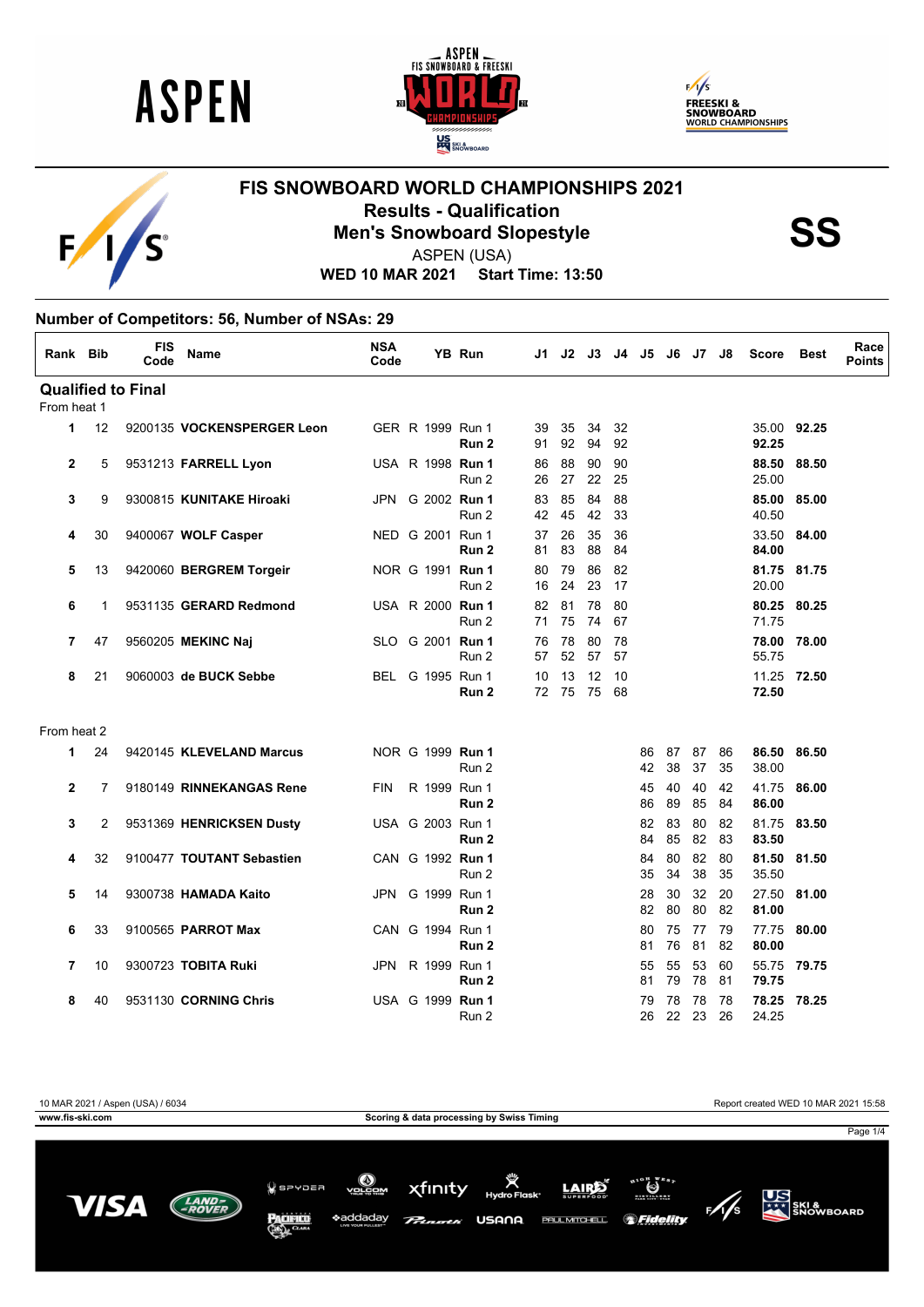

 $F/I/S$ 





## **FIS SNOWBOARD WORLD CHAMPIONSHIPS 2021 Results - Qualification<br>Men's Snowboard Slopestyle<br>ASPEN (USA)**





ASPEN (USA)

**WED 10 MAR 2021 Start Time: 13:50**

| Rank Bib             |    | <b>FIS</b><br>Code               | Name                           | <b>NSA</b><br>Code |                         | YB Run                                    | J1.                  | J2       | J3.            | J4        | J5       |          | J6 J7       | J8         | <b>Score</b>   | <b>Best</b> | Race<br><b>Points</b>                |
|----------------------|----|----------------------------------|--------------------------------|--------------------|-------------------------|-------------------------------------------|----------------------|----------|----------------|-----------|----------|----------|-------------|------------|----------------|-------------|--------------------------------------|
| <b>Not Qualified</b> |    |                                  |                                |                    |                         |                                           |                      |          |                |           |          |          |             |            |                |             |                                      |
| 17                   | 36 |                                  | 9200129 GUETL Leon             |                    | GER R 2001 Run 1        | Run 2                                     |                      |          |                |           | 26<br>78 | 24<br>77 | 23<br>77    | 18<br>79   | 77.75          | 22.75 77.75 |                                      |
| 18                   | 29 |                                  | 9290265 ZULIAN Emil            | <b>ITA</b>         | G 1997 Run 1            | Run 2                                     |                      |          |                |           | 78<br>23 | 77<br>22 | 76<br>24    | 77<br>25   | 77.00<br>23.50 | 77.00       |                                      |
| 19                   | 3  |                                  | 9420072 SANDBECH Staale        |                    | NOR G 1993 Run 1        | Run 2                                     |                      |          |                |           | 21<br>79 | 20<br>72 | 21<br>74    | 22<br>76   | 21.00<br>75.25 | 75.25       |                                      |
| 20                   | 37 |                                  | 9700047 JAROS Samuel           |                    | SVK G 2001 Run 1        | Run 2                                     |                      |          |                |           | 75<br>19 | 71<br>17 | 72<br>12    | 73<br>20   | 17.00          | 72.75 72.75 |                                      |
| 20                   | 28 |                                  | 9180118 REHNBERG Mikko         | FIN.               | R 1997 Run 1            | Run 2                                     |                      |          |                |           | 64<br>73 | 60<br>72 | 61<br>71    | 66<br>75   | 72.75          | 62.75 72.75 |                                      |
| 22                   | 18 |                                  | 9480582 KHADARIN Vlad          |                    | RSF R 1998 <b>Run 1</b> | Run 2                                     |                      |          |                |           | 70<br>63 | 73<br>63 | 73<br>64    | 74<br>63   | 72.50<br>63.25 | 72.50       |                                      |
| 23                   | 22 |                                  | 9200131 VICKTOR Noah           |                    | GER G 2001 Run 1        | Run 2                                     | 16<br>70             | 23<br>68 | 18<br>73       | 24<br>-75 |          |          |             |            | 20.25<br>71.50 | 71.50       |                                      |
| 24                   | 6  |                                  | 9500105 THORGREN Sven          |                    | SWE R 1994 Run 1        | Run 2                                     |                      |          |                |           | 72<br>28 | 70<br>26 | 70<br>23    | -72<br>-21 | 71.00<br>24.50 | 71.00       |                                      |
| 25                   | 39 |                                  | 9220090 ADAMS Gabriel          |                    | GBR G 2003 Run 1        | Run 2                                     | 73<br>$\overline{2}$ | 70<br>3  | 66<br>4        | 74<br>4   |          |          |             |            | 3.25           | 70.75 70.75 |                                      |
| 26                   | 25 |                                  | 9290268 LAUZI Emiliano         | <b>ITA</b>         | G 1994 Run 1            | Run 2                                     | 60<br>71             | 56<br>68 | 58<br>67       | 62<br>73  |          |          |             |            | 59.00<br>69.75 | 69.75       |                                      |
| 27                   | 16 |                                  | 9510438 HUBER Nicolas          | <b>SUI</b>         | G 1995 Run 1            | Run 2                                     | 34<br>70             | 30<br>64 | 26<br>70       | 26<br>71  |          |          |             |            | 29.00<br>68.75 | 68.75       |                                      |
| 28                   | 35 |                                  | 9500160 MATHISEN William       |                    | SWE G 2003 Run 1        | Run 2                                     | 67<br>69             | 64<br>66 | 62<br>65       | 66<br>69  |          |          |             |            | 67.25          | 64.75 67.25 |                                      |
| 29                   | 50 |                                  | 9190322 KONIJNENBERG Sebastien |                    | FRA G 1997 <b>Run 1</b> | Run 2                                     | 65<br>10             | 68<br>16 | 64<br>19       | 70<br>23  |          |          |             |            | 66.75<br>17.00 | 66.75       |                                      |
| 30                   | 46 |                                  | 9420146 OLIMSTAD Markus        |                    | NOR G 1994 <b>Run 1</b> | Run 2                                     | 64<br>59             | 52<br>51 | 68<br>50       | 64<br>49  |          |          |             |            | 62.00<br>52.25 | 62.00       |                                      |
| 31                   | 41 |                                  | 9050254 AMSUESS Moritz         |                    | AUT G 1998 <b>Run 1</b> | Run 2                                     |                      |          |                |           | 60<br>12 | 57<br>18 | 56<br>17    | 64<br>19   | 59.25<br>16.50 | 59.25       |                                      |
| 32                   | 20 |                                  | 9040200 COX Matthew            |                    | AUS R 1998 Run 1        | Run 2                                     |                      |          |                |           | 19<br>62 | 18<br>55 | 18<br>54    | 16<br>65   | 17.75<br>59.00 | 59.00       |                                      |
| 33                   | 53 |                                  | 9310011 MILENKOVIC Matija      |                    | SRB G 2001 Run 1        | Run 2                                     |                      |          |                |           | 14<br>64 | 10<br>54 | 12<br>58    | 10<br>58   | 11.50<br>58.50 | 58.50       |                                      |
| 34                   | 55 |                                  | 1084977 TEIXEIRA Augustinho    |                    | BRA G 2005 Run 1        | Run 2                                     | 53                   | 48       | 44<br>53 60 54 | 56<br>57  |          |          |             |            | 50.25<br>56.00 | 56.00       |                                      |
| 35                   | 52 |                                  | 9110019 YANEZ Alvaro           | CHI                | G 2002 Run 1            | Run 2                                     |                      |          |                |           | 29<br>50 | 26<br>46 | 24<br>50 54 | 24         | 25.75<br>50.00 | 50.00       |                                      |
| 36                   | 26 |                                  | 9510387 BOLL Moritz            | SUI                | G 2000 Run 1            | Run 2                                     |                      | 45 45 48 | 18  19  21  21 | 60        |          |          |             |            | 49.50<br>19.75 | 49.50       |                                      |
| www.fis-ski.com      |    | 10 MAR 2021 / Aspen (USA) / 6034 |                                |                    |                         | Scoring & data processing by Swiss Timing |                      |          |                |           |          |          |             |            |                |             | Report created WED 10 MAR 2021 15:58 |



**US**<br>ATT SKI &<br>SNOWBOARD

 $\frac{1}{2}$ 

*Seidelity* 





**LAIRE** 

**PAUL MITCHELL**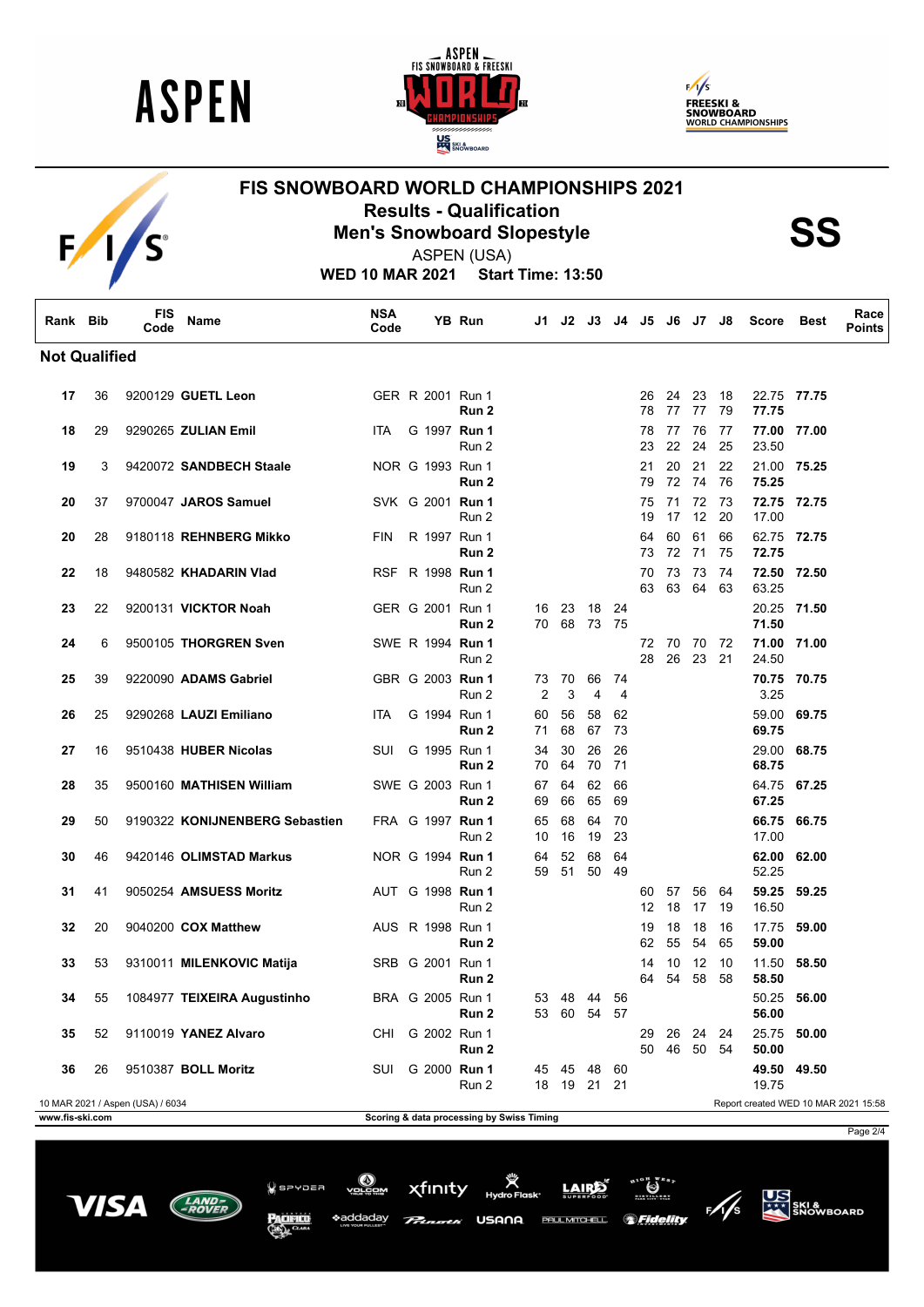

 $F/I/S$ 





## **FIS SNOWBOARD WORLD CHAMPIONSHIPS 2021 Results - Qualification<br>Men's Snowboard Slopestyle<br>ASPEN (USA)**

ASPEN (USA)

**WED 10 MAR 2021 Start Time: 13:50**

| Rank Bib |          | <b>FIS</b><br>Code | Name                                                      | <b>NSA</b><br>Code |                                      | YB Run           | J1.      |              | J2 J3 J4 |          | J5             |                | J6 J7          | J8             | <b>Score</b>             | Best                       | Race<br><b>Points</b> |
|----------|----------|--------------------|-----------------------------------------------------------|--------------------|--------------------------------------|------------------|----------|--------------|----------|----------|----------------|----------------|----------------|----------------|--------------------------|----------------------------|-----------------------|
| 37       | 56       |                    | 9380038 BRCIC Dante                                       |                    | CRO R 2004 Run 1                     | Run 2            |          |              |          |          | 17<br>47       | 15<br>48       | 15<br>-47      | 14<br>50       | 15.25<br>48.00           | 48.00                      |                       |
| 38       | 43       |                    | 9220101 COCKRELL Billy                                    |                    | GBR R 1999 Run 1                     | Run 2            | 47<br>8  | 41<br>12     | 42<br>9  | 58<br>9  |                |                |                |                | 9.50                     | 47.00 47.00                |                       |
| 39       | 57       |                    | 1783066 MORAUSKAS Motiejus                                | LTU                | G 2002 Run 1                         | Run 2            |          |              |          |          | 43<br>29       | 44<br>23       | 44<br>19       | 46<br>23       | 23.50                    | 44.25 44.25                |                       |
| 40       | 51       |                    | 9500128 BOSCH Anthon                                      |                    | RSA R 1996 Run 1                     | Run 2            | 42<br>20 | 40<br>19     | 40<br>16 | 40<br>25 |                |                |                |                | 40.50<br>20.00           | 40.50                      |                       |
| 41       | 34       |                    | 9300781 OTSUKA Takeru                                     |                    | JPN R 2001 <b>Run 1</b>              | Run 2            | 38<br>4  | 43<br>5      | 38<br>6  | 29<br>5  |                |                |                |                | 37.00<br>5.00            | 37.00                      |                       |
| 42       | 8        |                    | 9100228 McMORRIS Mark                                     |                    | CAN R 1993 Run 1                     | Run 2            | 26<br>40 | 25<br>29     | 28<br>33 | 34<br>35 |                |                |                |                | 28.25<br>34.25           | 34.25                      |                       |
| 43       | 31       |                    | 9050251 MILLAUER Clemens                                  |                    | AUT R 1994 Run 1                     | Run 2            | 19<br>43 | 21<br>33     | 24<br>28 | 28<br>31 |                |                |                |                | 33.75                    | 23.00 33.75                |                       |
| 44       | 45       |                    | 9190422 VALAX Enzo                                        |                    | FRA R 2000 Run 1                     | Run 2            |          |              |          |          | 31<br>32       | 33<br>35       | 28<br>31       | 32<br>35       | 31.00<br>33.25           | 33.25                      |                       |
| 45<br>46 | 11<br>44 |                    | 9101066 BREARLEY Liam<br>9060016 de SLOOVER Jules         |                    | CAN G 2003 Run 1<br>BEL G 2002 Run 1 | Run 2            |          |              |          |          | 33<br>21<br>30 | 34<br>15<br>32 | 36<br>16<br>30 | 28<br>19<br>30 | 17.75                    | 32.75 32.75<br>30.50 31.25 |                       |
| 47       | 38       |                    | 9240028 FRICZ Botond Istvan                               |                    | HUN G 2000 Run 1                     | Run 2            | 31       | 30           | 31       | 30       | 31             | 31             | 30             | 33             | 31.25<br>30.50           | 30.50                      |                       |
| 48       | 4        |                    | 9531241 HENKES Justus                                     |                    | USA R 2001 Run 1                     | Run 2            | 19<br>15 | 20<br>20     | 14<br>15 | 19<br>16 |                |                |                |                | 18.00<br>16.50           | 28.00                      |                       |
| 49       | 58       |                    | 9030063 BIDEGAIN Pedro                                    |                    | ARG R 1997 Run 1                     | Run <sub>2</sub> | 34<br>9  | 33<br>10     | 25<br>11 | 20<br>6  |                |                |                |                | 28.00<br>9.00            | 26.75                      |                       |
| 50       | 23       |                    | 9510288 BOESIGER Jonas                                    | SUI                | R 1995 Run 1                         | Run 2            |          | 26 22        | 26       | 33       | 25             | 23             | 25             | 26             | 26.75                    | 24.75 24.75                |                       |
| 51       | 17       |                    | 9510319 THOENEN Moritz                                    | SUI                | R 1996 Run 1                         | Run 2            | 24       | 19           | 24       | 20       | 8              |                | 17 13 17       |                | 13.75                    | 21.75 21.75                |                       |
| 52       | 54       |                    | 9030049 CHIARADIO de la IGLESIA Federico ARG R 1997 Run 1 |                    |                                      | Run 2            | 17<br>17 | 17<br>16     | 19<br>20 | 17<br>18 |                |                |                |                | 17.50                    | 17.75 17.75                |                       |
| 53       | 48       |                    | 9490214 ARAGON Jose Antonio                               | <b>ESP</b>         | G 2000 Run 1                         | Run 2            | 16       | 16           | 20       | 15       | 11             | 13             | 10             | -7             | 16.75                    | 10.25 15.75                |                       |
| 54       | 42       |                    | 9250023 KRISTJANSSON Marino                               | <b>ISL</b>         | G 2000 Run 1                         | Run 2            |          | $7 \quad 12$ | 7        | 8        | 18             | 16             | 14 15          |                | 15.75<br>8.50            | 13.50                      |                       |
|          | 49       |                    | 9290315 MAFFEI Alberto                                    | <b>ITA</b>         | R 1995 Run 1                         | Run 2            | 14       |              | 12 15    | 13       |                |                |                |                | 13.50<br><b>DNS DNS</b>  |                            |                       |
|          | 15       |                    | 9410044 COLLINS Tiarn                                     | NZL                | G 1999 Run 1                         | Run 2            |          |              |          |          |                |                |                |                | <b>DNS</b><br><b>DNS</b> | <b>DNS</b>                 |                       |
|          |          |                    |                                                           |                    |                                      | Run 2            |          |              |          |          |                |                |                |                | <b>DNS</b>               |                            |                       |